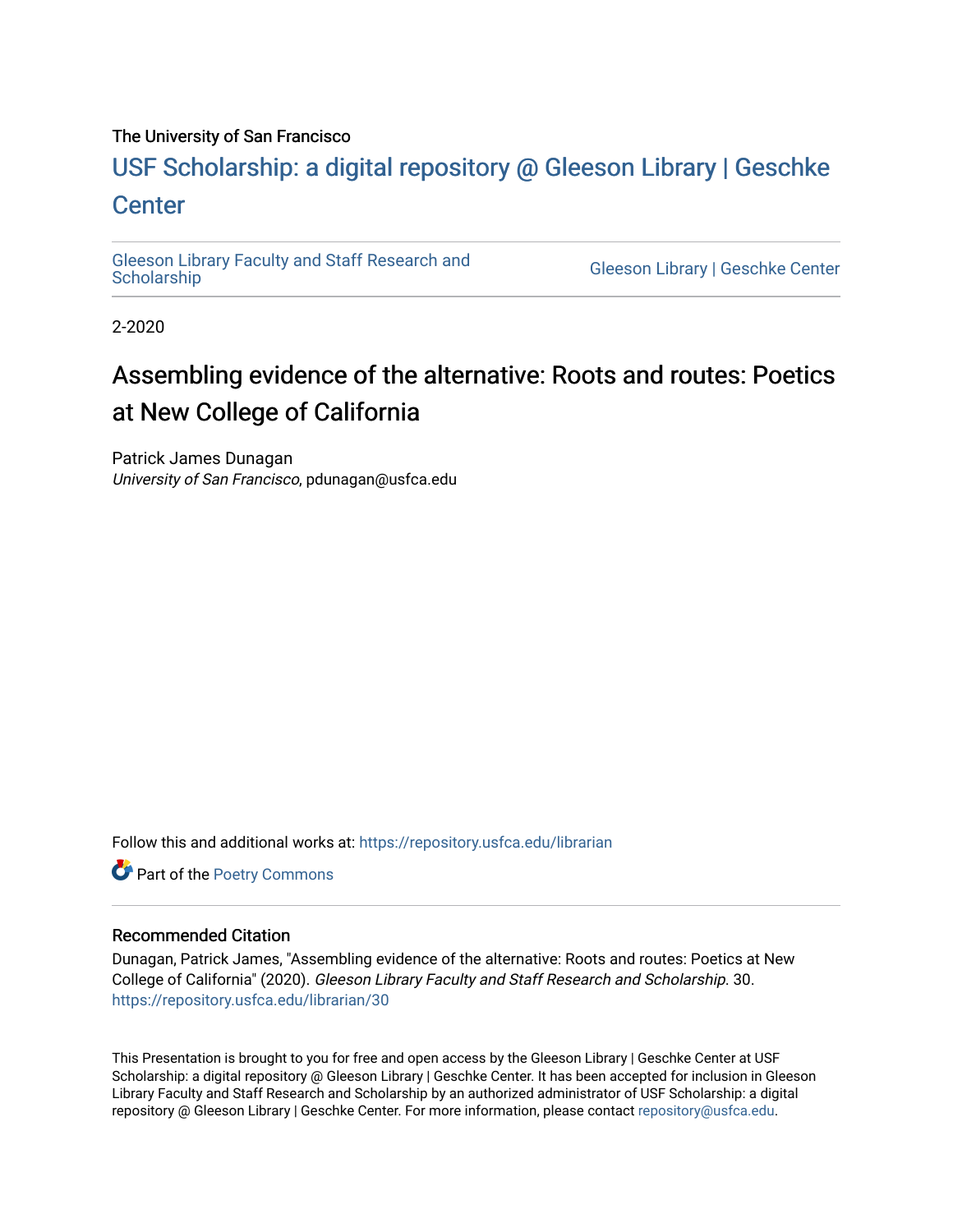## ASSEMBLING EVIDENCE OF THE ALTERNATIVE: *Roots And Routes* POETICS AT NEW COLLEGE OF CALIFORNIA

Anthology editor Patrick James Dunagan presenting material co-written with fellow anthology editors Marina Lazzara and Nicholas James Whittington.

#### abstract

The Poetics program at New College of California (ca. 1980-2000s) was a distinctly alien presence among graduate-level academic programs in North America. Focused solely upon the study of poetry, it offered a truly alternative approach to that found in more traditional academic settings. Throughout the program's history few of its faculty possessed much beyond an M.A. degree, if that, (indeed the longest serving core faculty member David Meltzer possessed no degree whatsoever) yet the vast majority—and all of its core faculty through the years—were published poets actively publishing and pursuing further opportunities outside of academia. An early program brochure outlines Poetics as being "that which treats of the science and art of poetry in all its dimensions and questions, all of what may be said to be proper to poetry." The program thus sought to bring together faculty and students aligned, as well as allied, under this broad mandate. In order demonstrate and preserve evidence of various endeavors undertaken within the confines of this unique program we have assembled an anthology of critical writing by alumni and faculty. We have gathered material contributors produced during their time of association with the program, including samples of coursework alongside extracts from theses, in addition to lecture notes and documents (such as interviews) contributed to outside publications edited by students during their tenure in the program. This paper presents an outline of the project along with a brief history of the program and explores the thinking around poetics which defined the parameters of the program's curriculum and structure.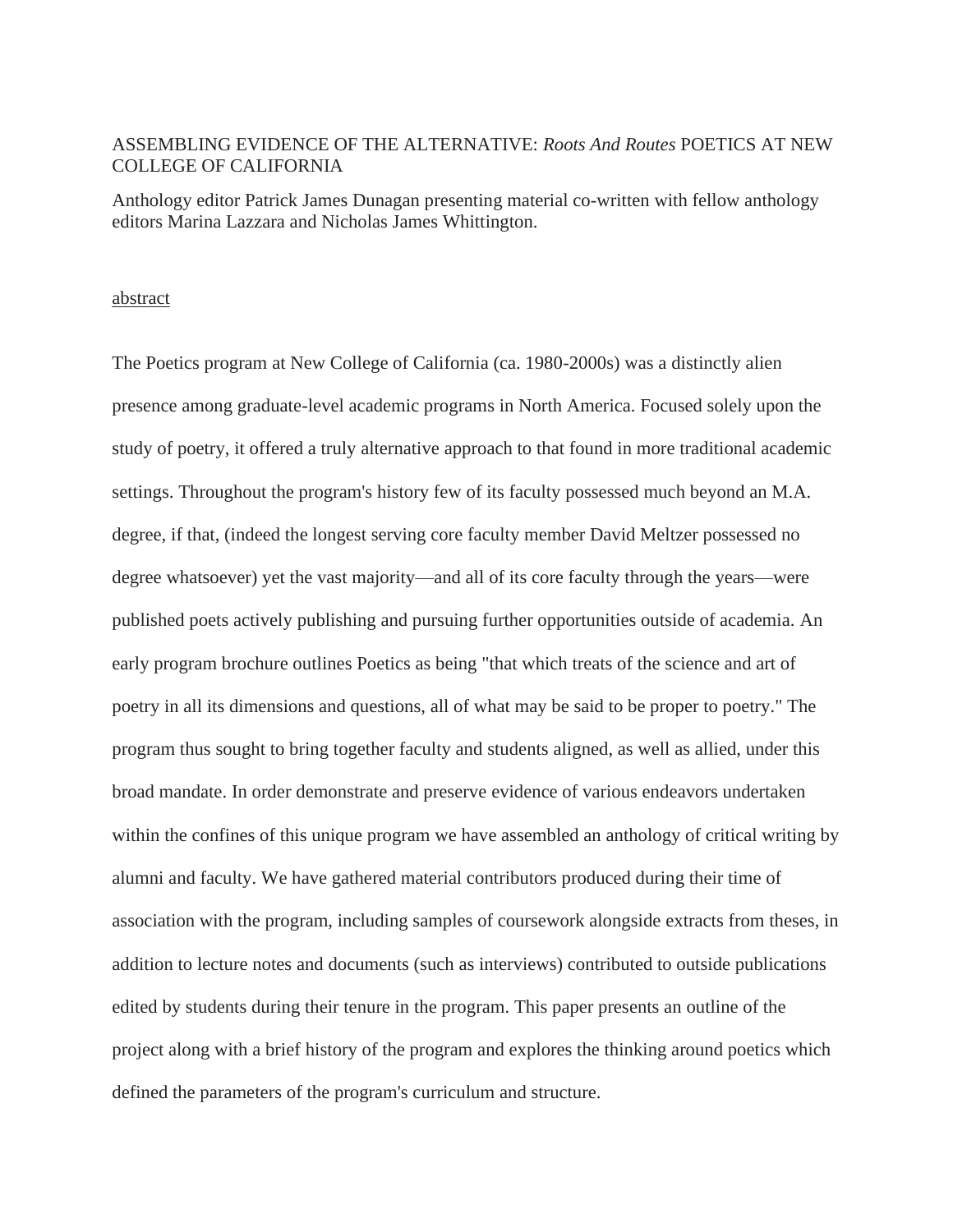*The Graduate Poetics Program at the New College of California['s]...intent was not to replicate other writing programs, but to study the lineage and process of the poetic traditions informing us. It was to concentrate on the roots and routes of making poems.*

—David Meltzer, *Two-Way Mirror* (City Lights, 2015)

#### INTRODUCTION

#### *Source. Structure. Line. Rime.*

*Neither a variation on ordinary graduate studies in literature, lacking students' and faculty's primary commitment to the vocation itself…[nor] a glorified creative writing program, lacking a thorough, sound acquaintance with the values and knowledge of the tradition of poetry…, our program undertakes to address what we see to be the character and intentions of [that] tradition…—a tradition we know to be real and which we endeavor to observe…. We see [poetry] as a singular spiritual discipline whose primary embodiment is in its own art of language, and whose motives and consequences lead out to a knowledge equal in magnitude and completeness to any other.*

—Duncan McNaughton, 1980-1981 Poetics Program Catalog

For most of its nearly thirty-year existence the Poetics Program at New College of California was concerned far less with tutoring future teachers, fine-tuning individual poems, or honing the voices of young poets, than with helping students find their way to sources that might feed their own intellectual and artistic practices throughout their lives, and with helping them find their place in some meaningful poetic lineage. The emphasis was on a sense of history literary and otherwise—akin to the Greek *'istorin*, or "finding out for oneself," as Charles Olson, one of the program founders' key poetical and pedagogical forebearers, put it, as well as on a sense of knowledge as *gnosis*, a distinctly personal cognition. "Book learning" took on a whole new meaning for the participants in the Poetics Program, as erudition and technical analysis went hand in hand with visionary interpretation and personal exegesis.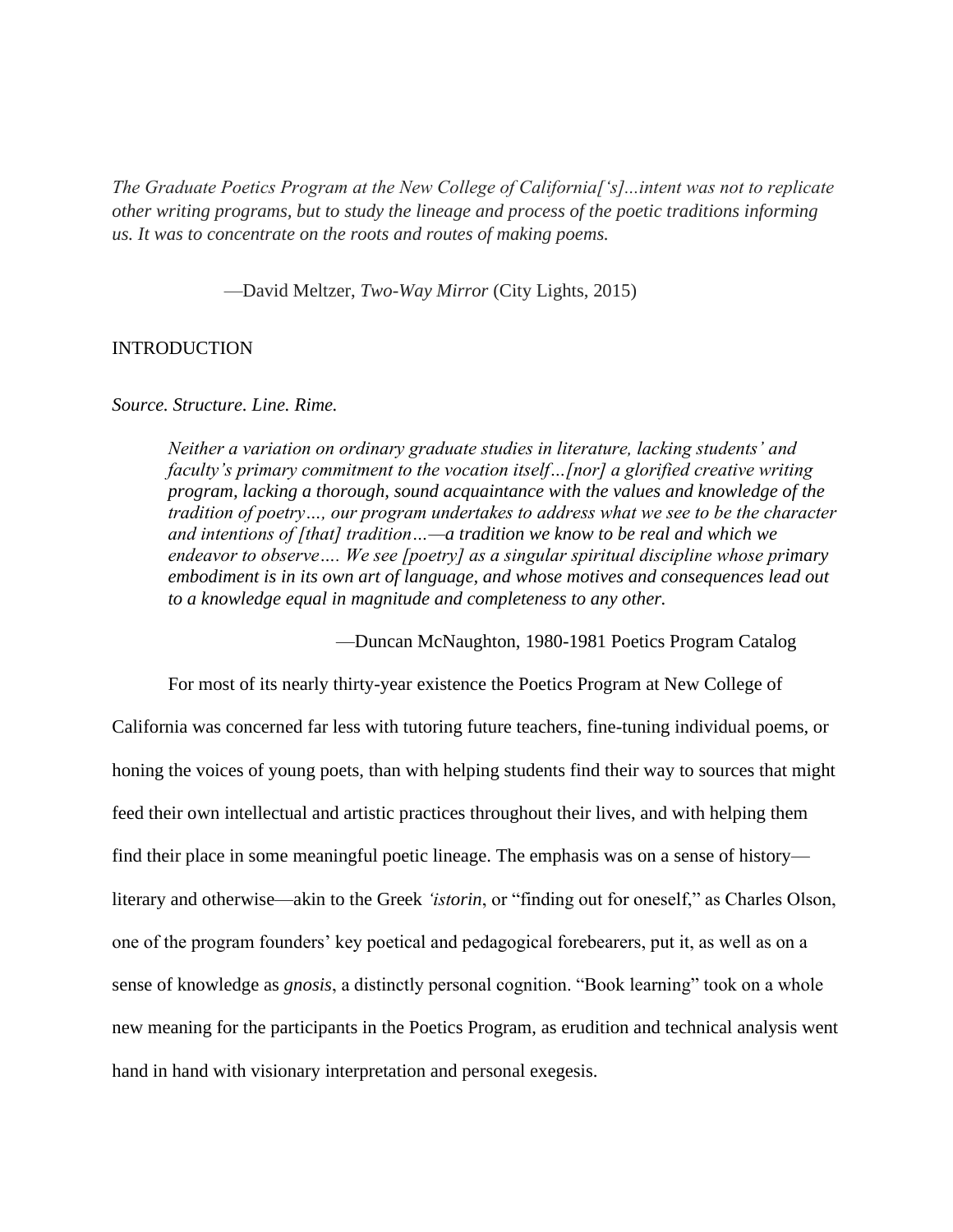Who was reading a poem was understood to determine how it was read, and who had written it, how it was written. The type of critical writing the faculty modeled and encouraged feigned neither distance nor detachment, but proudly claimed and displayed its personal investment and poetical engagement. Such writing often concerned itself with academically peculiar subjects (or peculiar aspects of academically common ones), and often took idiosyncratic form, but remained nonetheless rigorously analytical in nature.

To quote further from the first Poetics Program catalog, from which the epigraph to this introduction comes:

Our subject is poetics, which is to say…, that which treats of the science and art of poetry in all its dimensions and questions, all of what may be said to be proper to poetry. The endeavor is immense, and we do not propose ourselves competent to address more than a small portion of what poetics may actually and legitimately include.<sup>1</sup>

The faculty is comprised of persons who cannot be said to be in any easy or specious agreement on the terms of their vocation…, a faculty which is responsible to the subject as poets and teachers…, working artists who, while their procedural bases vary greatly, as do their respective dispositions to the tradition, nonetheless share a common commitment to open scholarship and to mature investigation of the subject…. The subject does not ask agreement. We expect division and contest to exist within this faculty, and we believe our differences can yield formal benefits for all of us.<sup>2</sup>

Such study was deemed far more useful, in both the short term and the long run, for the young student-poets, as it gave them a ground from which to work, rather than merely a context, i.e. the workshop, within which to work. As critical evaluations of the Creative Writing MFA industry continue to build on the work of writers like D. G. Myers (*The Elephants Teach*), Mark McGurl (*The Program Era*), Eric Bennett (*Workshops of Empire*), and others, we intend for this

 $1$  Poetics Program at New College of California, Catalog statement (San Francisco: New College of California, 1980).  $<sup>2</sup>$  Ibid.</sup>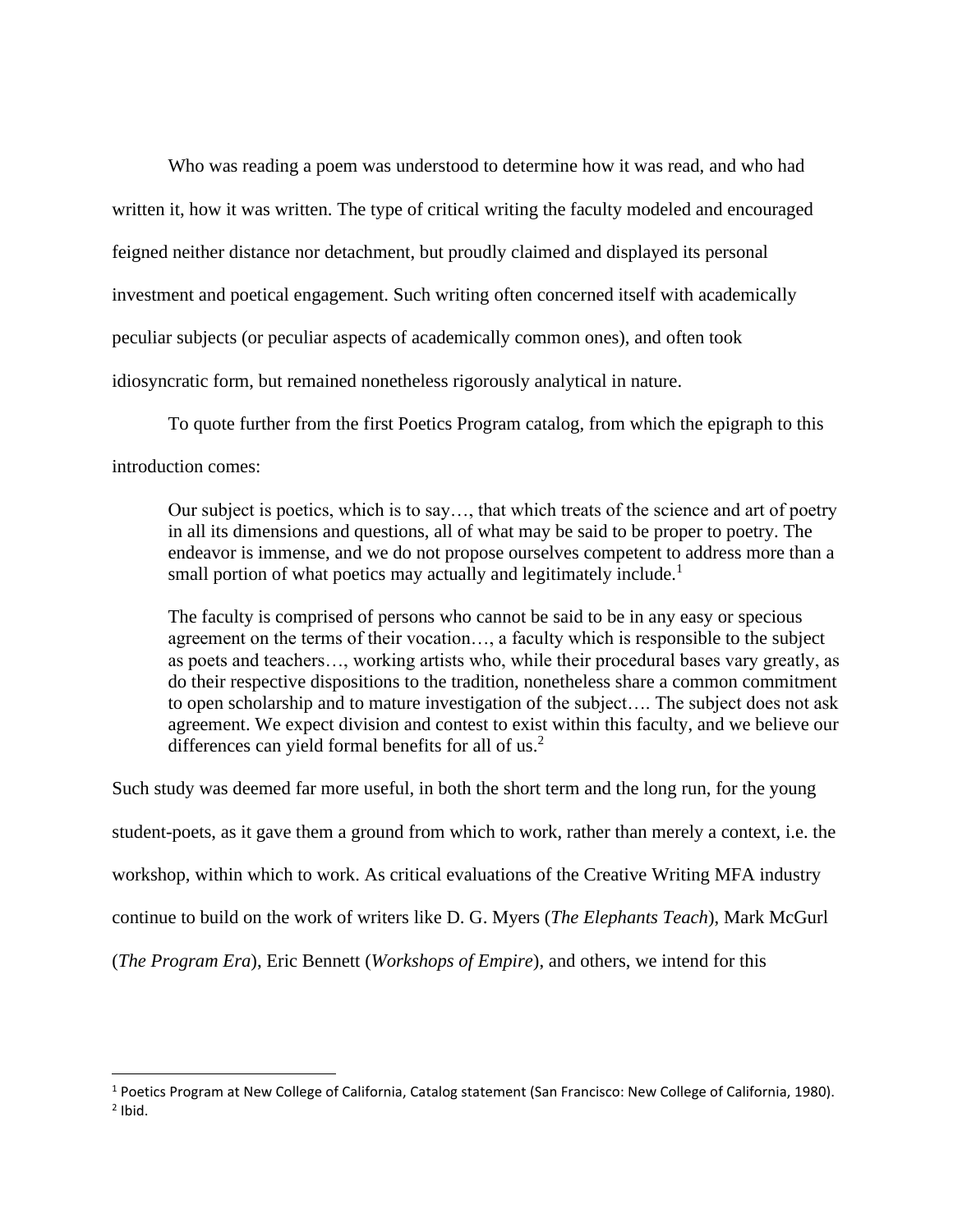collection to illuminate certain alternative, indeed fundamentally different, ways and means of teaching the methods and materials of what we call Poetry to young practitioners of the art.

While David Stephen Calonne points out "…the approach at the New College—as well at Naropa—was distinctive in its effort to consider literature within the context of an ongoing historical continuum of the spiritual and philosophical quest."<sup>3</sup> such a pairing is somewhat uneven. Calonne's reference to the poetry program at Naropa founded by poets Anne Waldman and Allen Ginsberg may appear a natural seeming match-up, yet the Poetics program in fact differed strikingly from Naropa's in that there was never a singular ideological literary, spiritual or other 'tradition' to the instruction—whereas Naropa was undeniably founded upon a Buddhist/Beat Generation poetic lineage.

In addition, our gathering offers a glimpse of the formative years and ideas of a number of poets who have gone on from their experience in the Poetics Program to become key contributors to the national poetry community, as writers, editors, publishers, teachers, and even directors of writing programs at various institutions, extending the lineages they came to recognize through their studies in the New College Poetics Program.

#### *Some Basic History*

New College of California was founded in 1971, just across the Golden Gate from San Francisco in Sausalito, offering classes to an undergraduate student body numbering fewer than twenty. In 1977, the full-grown and fully accredited New College moved south into the city. Coincident with this move, Louis Patler and Duncan McNaughton created an emphasis in North American Poetry and Poetics under the general Bachelor of Arts in the Humanities degree

<sup>3</sup> Calonne, *Diane di Prima: Visionary Poetics and the Hidden Religions*, 177.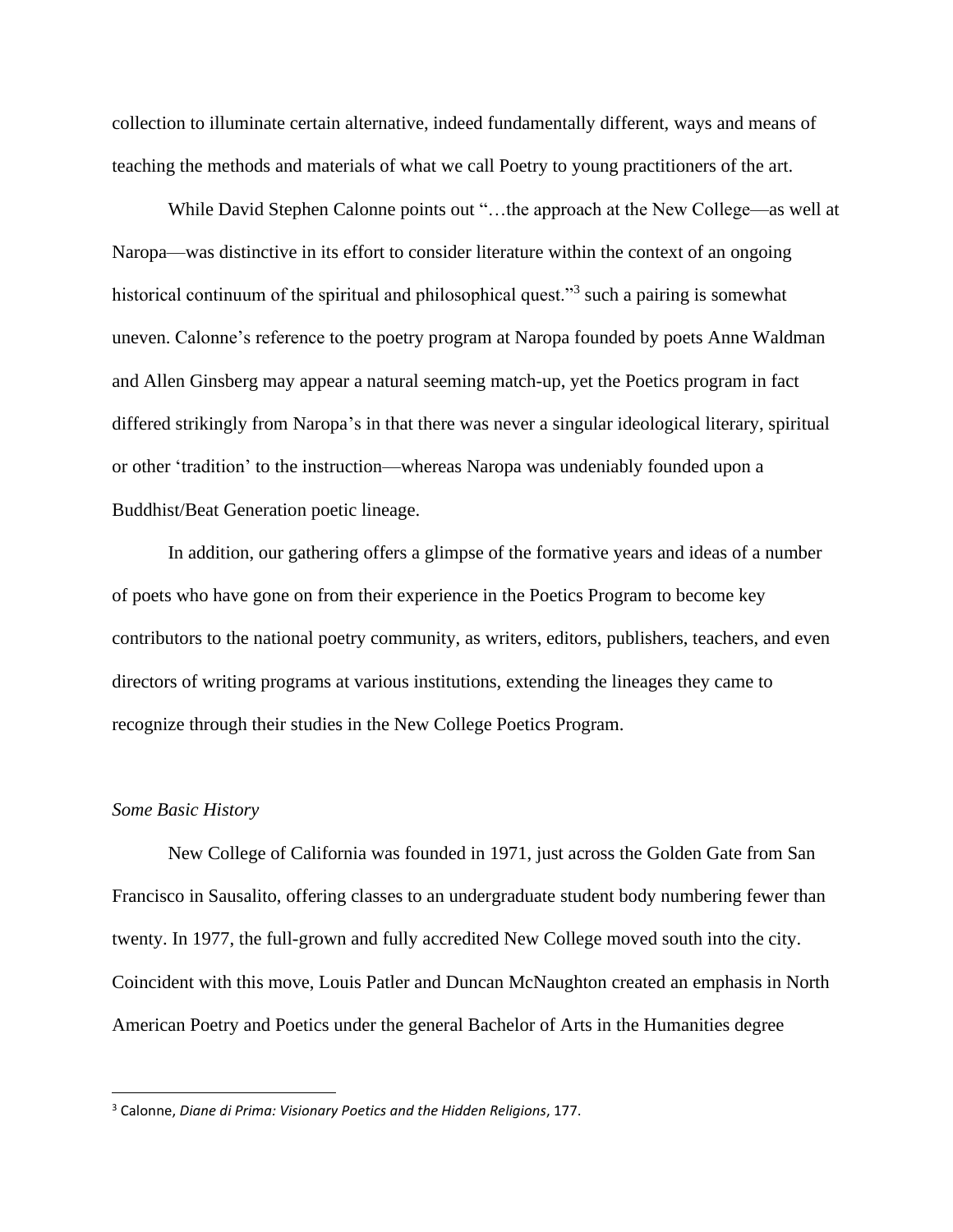offered by the college. In 19080 the Poetics program developed from out this undergraduate degree emphasis.

To join them in forming the original core faculty of the graduate Poetics Program, McNaughton and Patler recruited poets Robert Duncan, Diane di Prima, and David Meltzer. All three were well-established and widely-respected among counter-cultural and anti-academic circles of poets in the Bay Area, and increasingly across the country, with Duncan's work beginning to be taken seriously at various universities, as well, but it is worth noting that while McNaughton and Patler each held a PhD (from SUNY Buffalo and Wayne State, respectively) neither Duncan, nor di Prima, nor Meltzer had graduated from college. As Patler put it, "We wanted the absolute best minds we could [get] regardless whether they had degrees or not…. We always had in mind that it should be poets teaching poetics, not academics. If a poet of substance also happened to have a degree, fine, it wasn't something we'd hold against somebody but it wasn't a criteria." Indeed, the program was designed in express opposition both to traditional studies in Literature and increasingly popular studies in Creative Writing. There would be no writing workshops; faculty would teach subjects, but these subjects would be decidedly nontraditional as far as academia was concerned. In large part arising out of the faculty's own dual intellectual and artistic investments, but decided upon by faculty and students alike in regular department meetings, they tended to focus on the occult, hermetic, mystical, magical, and visionary properties of the art, and were approached via a radical pedagogy very much alive and responding to "real life" events as they occurred. For example, di Prima humorously recalls suggesting Duncan "'[…]do a course that covers nonorthodox threads of thought in the West, maybe from the caves to the present. Give us some sense of continuity, how it all relates to one another, Gnosticism and the heresises and this and that.' He said, 'I think you're supposed to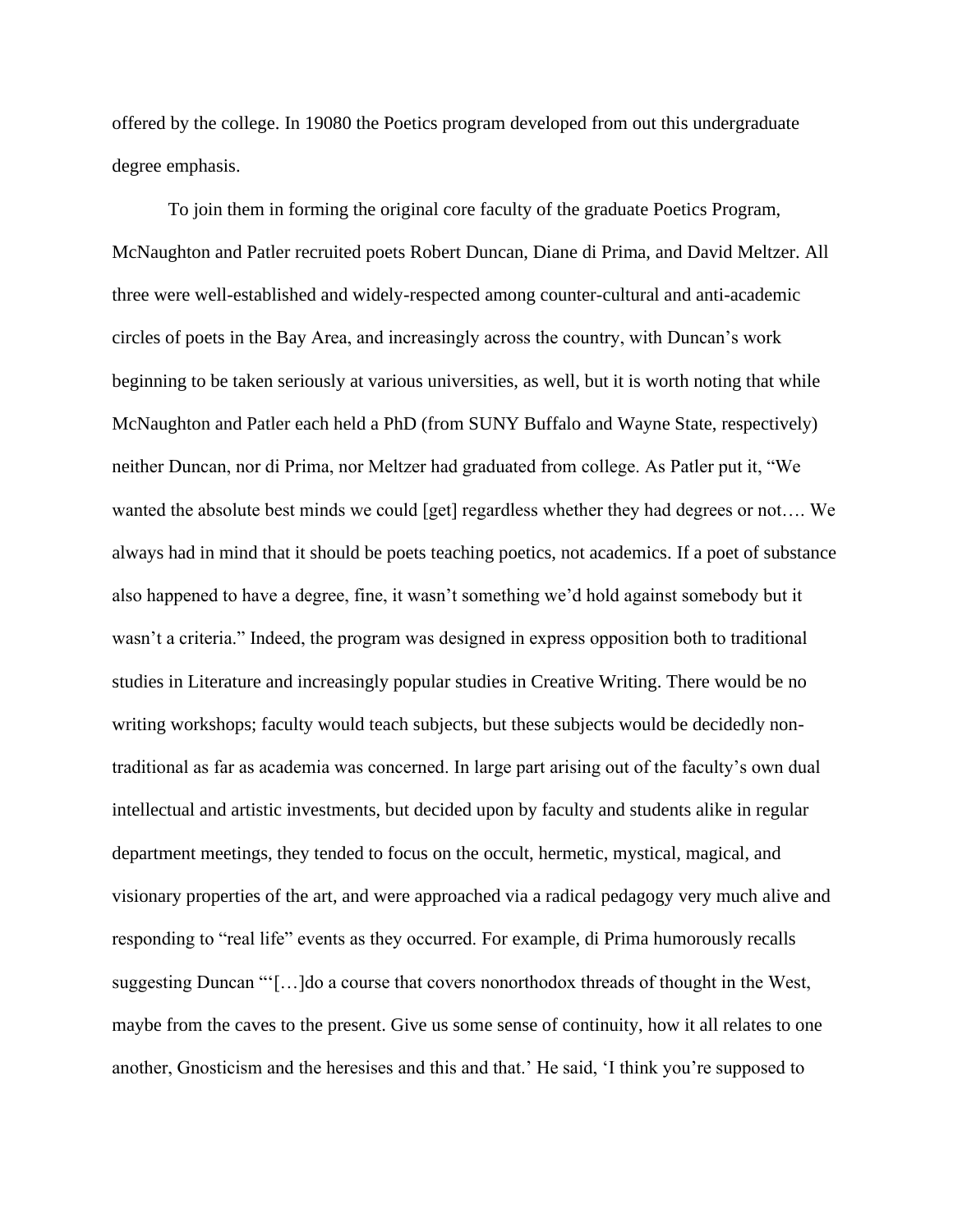teach that, dear.' I said, 'Robert, I don't know anything about it.' He said, 'Well, that's why we teach, isn't it?"<sup>4</sup>

Few students formally graduated in the early years of the program. Aaron Shurin was the first to take his degree, in 1982 writing an inspired thesis witnessing Charles Olson's Projectivist Poetics in Whitman's expansive line, and Carl Grundberg took his in 1984 covering Troubadour Bernart de Ventadorn, followed by Dawn (Michelle-Baud) Kolokithas in 1986 whose thesis, a series of letters addressed to Jack Spicer accompanied by original collages, was the first to fully embrace the attempt at capturing the creative-yet-critical response to poetry the program sought to develop<sup>5</sup>.

By the end of the sixth year of the program, Robert Duncan had become too ill to continue teaching, institution, faculty and students alike resigning en masse effective at the end of the seventh year. Yet when a planned relocation of the program to San Francisco's Antioch College fell through, many of the students returned to New College to continue their studies. And the Poetics program was reconstituted. Adam Cornford was enlisted by the college to oversee the reconstruction, and he hired poets Tom Clark, Gloria Frym, and Juan Felipe Herrera to form a new core faculty, with himself at the head, enlisting Philip Lamantia as a visiting faculty member and welcoming David Meltzer back as visiting faculty as well. However, the program also incorporated student writing more fully into the curriculum, with Frym offering a hybrid workshop/seminar investigating the prose poem and Clark offering the first Poetry Writing Workshop.

After the first year Herrera left the program and Cornford reinstated Meltzer to the core faculty. The new core curriculum, "rather than attempting to cover history as a continuum...,

<sup>4</sup> Meltzer, David. *San Francisco Beat* (San Francisco: City Lights, 2001) 17-18.

<sup>&</sup>lt;sup>5</sup> Excerpts from all three of these theses are included in our anthology.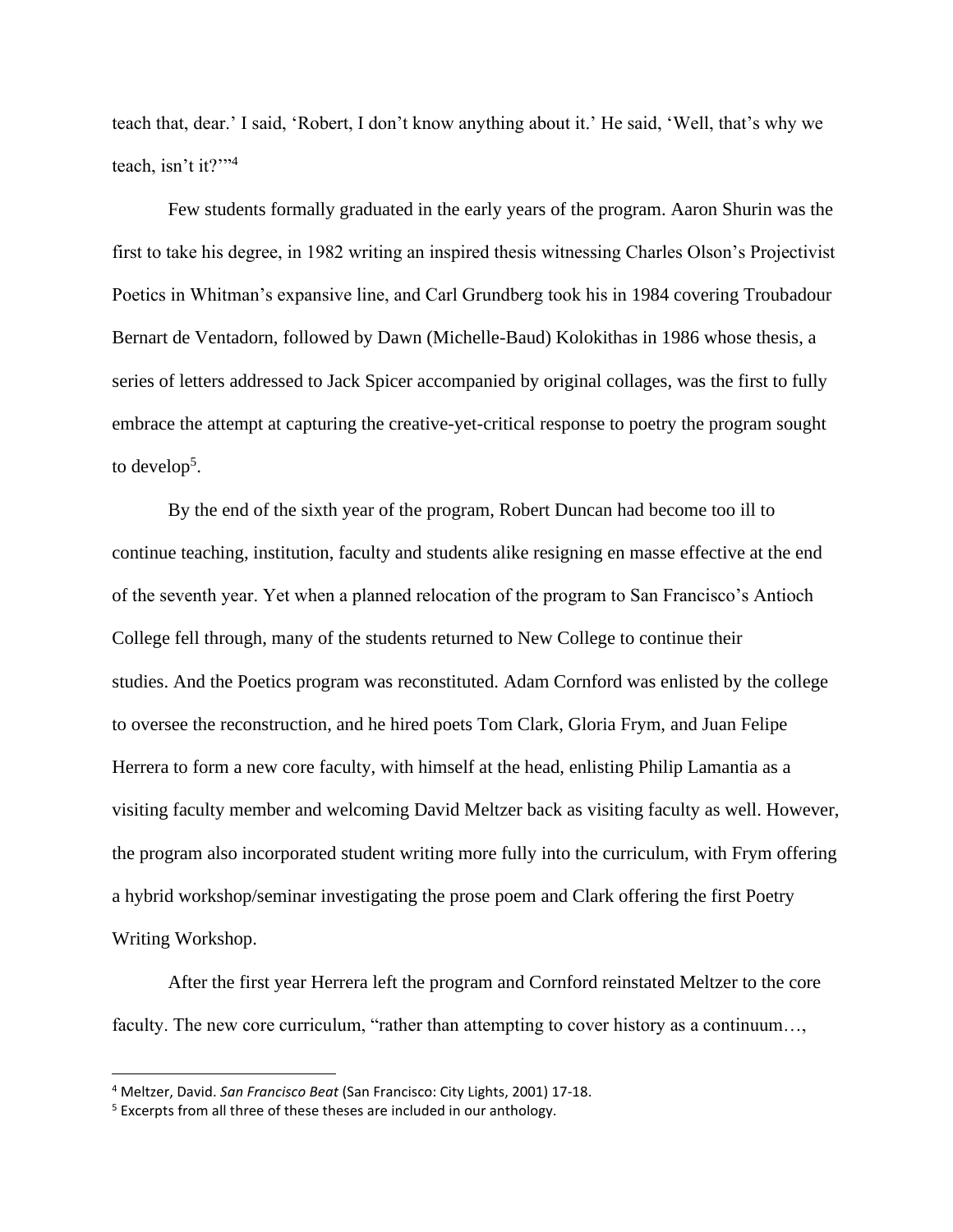[was] built around four moments of rupture and rapid transformation"<sup>6</sup> initially dubbed The Birth of the Modern, 1580-1660 (Shakespeare, Jonson, Donne, Herbert, Marvell, Herrick, and Milton); The Romantic Revolution, 1780-1830 (Blake, Wordsworth, Coleridge, Keats, and the Shelleys); American Vistas (later changed to Making It New), 1820-1870 (Dickinson, Whitman, Emerson, Melville, and Poe); and The Great Divide (later changed to Shocks & Breaks), 1900-1950 (Crane, H.D., Hughes, Moore, Olson, Pound, Stein, Stevens, and Williams). Coursework was "designed to teach not only history but two different axes in reading and textual analysis… the *technical-interpretive*: reading for poetic craft and denotative content,…[and] the *historicalanalytic*: reading for ideological assumptions, for structure, for relation to genre, to the vernacular and other discourses of the period,"<sup>7</sup> with each semester offering twinned classes: a historical-analytic "survey" course (i.e. context, as poet Robin Blaser describes in his own 1975 class proposal for "The Arts in Context: Outline of a course in the Renaissance Context" at Simon Fraser University in Vancouver, "the course should present the way the art of the period entangles men and women with the world---their beliefs and disbeliefs included."<sup>8</sup>) and a technical-interpretive "major authors" course.

As we gathered materials for out project and reflected upon writing this thumbnail history of the Program, we came to a general agreement that there were three distinct periods of development: 1) there was the initial incarnation of the program in the early and middle 1980s, 2) the reincarnation in the late 1980s and early 1990s, and 3) the final phase of its existence,

<sup>6</sup> Ibid.

 $<sup>7</sup>$  Ibid.</sup>

<sup>8</sup> Miriam Nichols, *A Literary Biography of Robin Blaser: Mechanic of Splendor* (Palgrave, 2019), 144.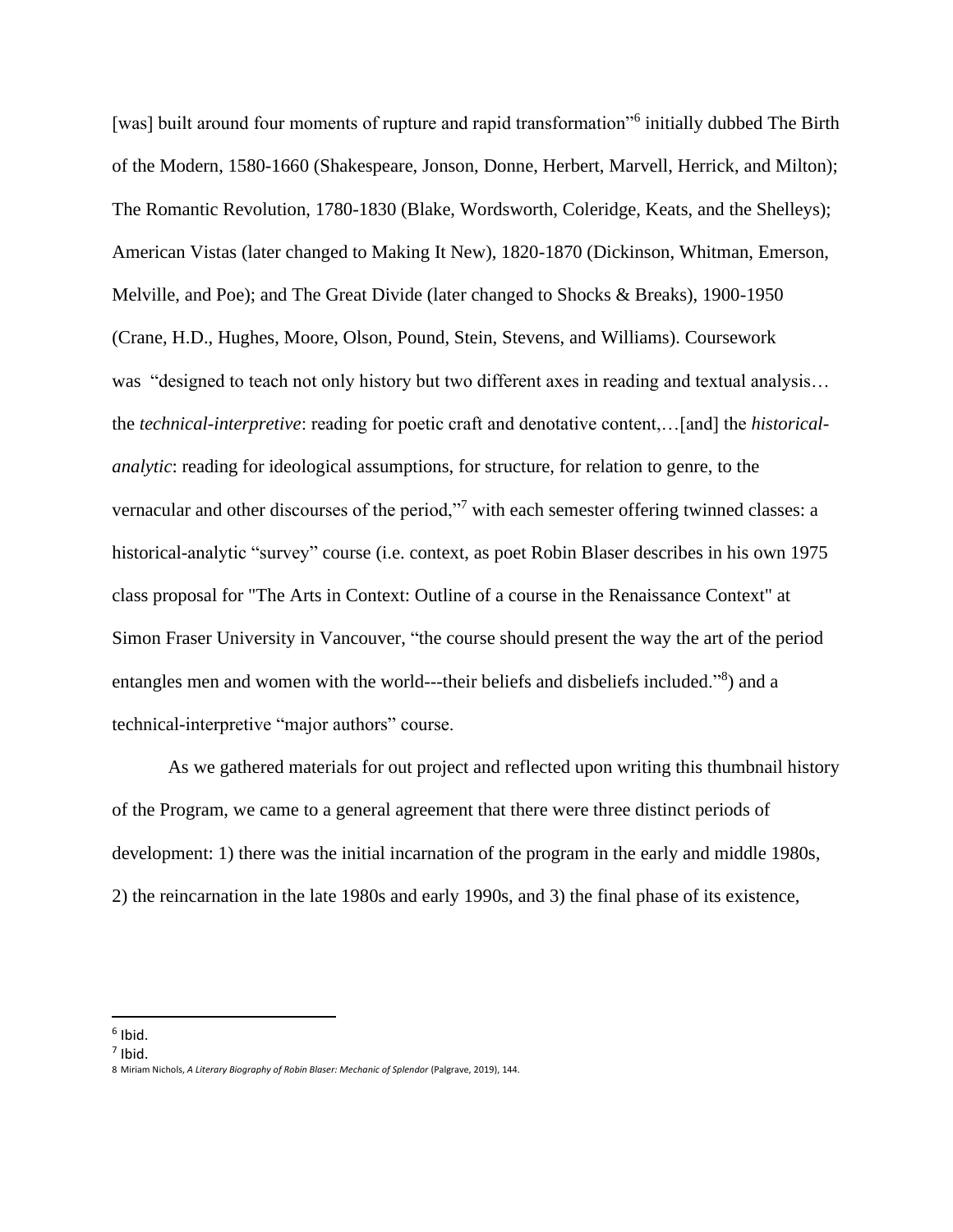which can be dated to the middle-1990s when the Program underwent another major structural change with the introduction of the MFA.

#### *Our Project*

The majority, though not all, of the work included here was submitted by the authors in response to an open call we first circulated in the Spring of 2015 to those we knew to have been affiliated with the program in one capacity or another, and which we then circulated ever more widely in the months and years to follow as names were added to our list. To ensure that our project truly reflected the community ethos behind the program, we have tried to include work from everyone who responded to that call with a submission that arguably fit our parameters: critical prose written at the time of the author's affiliation with the program. "Critical prose" was here construed quite broadly to accommodate a wide range of forms and degrees of formality, but we refused "poems" so that we might focus on the type of work that made the Poetics Program distinct. Moreover, while our preference was for work written in the context of the program proper, e.g. Masters theses and class papers, we also accepted work written outside the bounds of coursework, e.g. editorial statements for independent publication projects, understanding that the curricular and the extracurricular are ever in direct conversation.

Unfortunately, some former students and faculty we would have liked represented here were unable to turn up decades-old work from their New College days that fit these parameters, and others, of course, never responded despite our attempts to reach them. Happily, we were able to include many pieces that were not submitted but which we located while on our own research dives into one or another little magazine or in various archives housed at Stanford, SUNY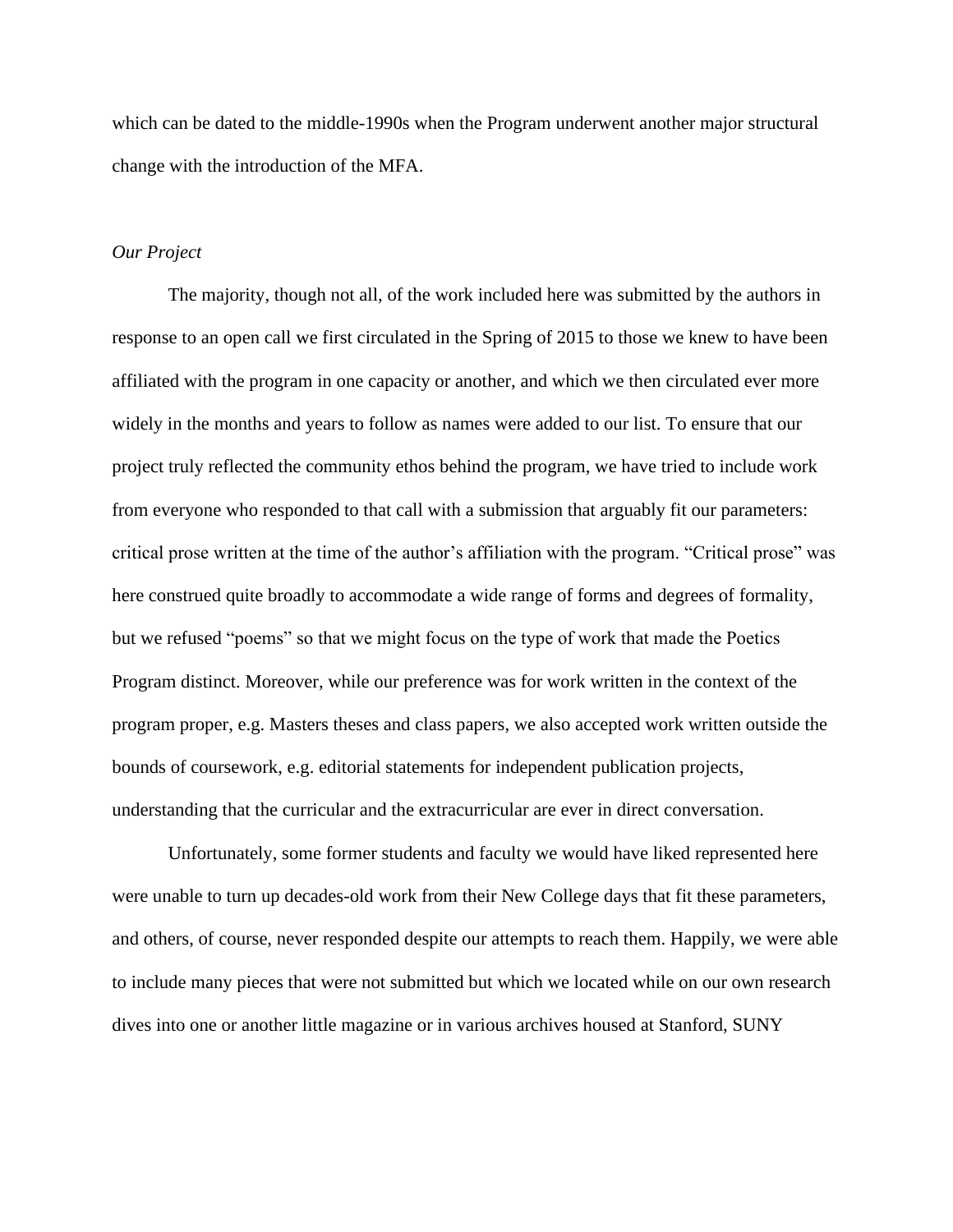Buffalo, and the Universities of California at San Diego and Berkeley.<sup>9</sup> However, inevitably there remain a number of omissions that we sincerely regret. It would have been impossible, of course, to include everyone who ever took part in the program. No collection can be comprehensive in that way, but we do believe ours is at least representative.

We have included work from prominently published poets with established careers alongside work from poets with little or no publication record to speak of, and we have been guided in doing so by some words of Duncan McNaughton, from a Poetics Program brochure statement included in this anthology, where he writes:

The old bourgeois/aesthetic yoking of suffering and creativity has made a totally false romanticism out of which poetics must cut itself and poetry and the future of poetic action. I am interested to see if the sort of basic schoolwork we are doing here can provide some concrete accomplishment in that direction. And I have already seen, in the work of students, what I believe to be real work that I and others can use. More and more, I think, the work from students will show me, and the program, the way.

With this as our guiding ethos, and in an effort to reflect the Poetics Program's anarchic community of inquiry, we have gathered together a diverse assortment of material, including excerpts from Masters theses, briefer essays, even briefer response papers, notes, talks, interviews, statements of poetics, and other prose writings from poets who either taught or studied (or did both) in the program over the course of its nearly thirty-year existence. We have divided the nearly 50 contributions into three sections, roughly representing the three principle historical periods of the program, as identified above: first, from its inception to its reconstitution (roughly 1980-1987); second, from that reconstitution to the institution of the MFA option (roughly 1988-1999); and third, from the institution of that option to the ultimate demise of the college (roughly 2000-2008). A strict chronology, however, was neither possible nor desirable.

<sup>&</sup>lt;sup>9</sup> It should be noted, too, that one of the hallmarks of the program was its openness to the city and its vibrant poetry scene, and many who were not officially affiliated with the program participated quite actively in it, but these persons, too, have been left out.